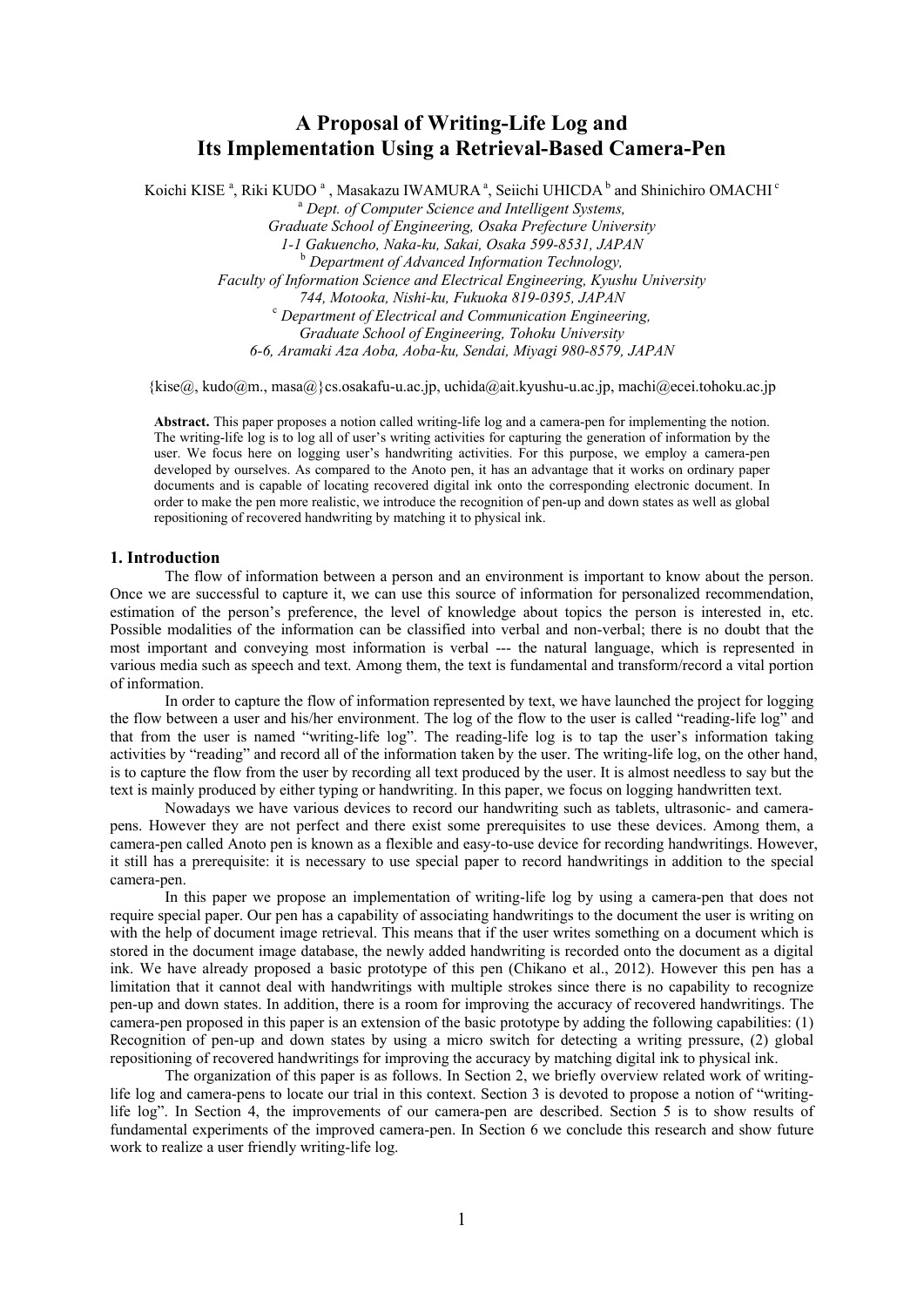# **2. Related Work**

 One of the earliest research trials related to writing-life log is (Arai et al., 1997). They implemented a function that establishes a link from a printed word to electronic contents. This implies that the user can record his/her interests on words and recover them by using the proposed pen device. In this sense, it captures a part of activity recognition about writing, but unfortunately it is not capable of covering the recovery of handwritings.

 Handwriting recovery has been implemented by using various ways. Even if we limit cases to a combination of paper and a pen, we have ultrasonic pens, the Anoto pen and other camera-pens (Munich et al., 2002, Yasuda et al.,2008, Seok et al., 2008).

 Although ultrasonic pens have already been available for many years, they are not dominant since they require a station from which the distance to the pen is measured and thus it is mandatory to fix the paper to the station. Another important limitation is that there is no way to find a document on which the pen works. Thus the task of associating the digital ink to an electronic document is the task for users.

 This problem has been solved by the Anoto pen. By using unique distribution of fine dots on the paper, it is capable of sensing not a relative position of the pen on the paper but the absolute position on the whole space a part of which is assigned to the paper. This means that if it has already known the relationship between contents of a document and the sheet of paper, the digital ink can be easily associated with the contents. On the other hand, a serious drawback of the Anoto pen is that it requires the special paper with fine dots; it is not possible to capture the handwriting on a normal sheet of paper.

 In order to solve the problem we have proposed a camera-pen that functions on normal paper and still able to associate the recovered digital ink to the contents of a document, if the document has already been stored in the database (DB). These functions are enabled by using the following set of technologies:

(1) Paper fingerprint and tracking: When the pen is moving on a sheet of paper, the pen tracks its movement by using paper fingerprint --- the microscopic structure of the paper surface which is unique to recognize the surface the pen has already seen. This allows us to know the position in the sheet of paper.

(2) Document image retrieval: If the contents (foreground) of a document have already been stored in the DB, the pen is capable of associating the digital ink recovered by the function (1) with the document in the DB. In other words, the recovered digital ink can be placed onto the electronic version (PDF) of the document the user is writing on. The technology of document image retrieval is scalable and can handle more than 10 million page images in real-time with the retrieval accuracy of more than 99% (Takeda et al. 2011). In addition, it is not unnatural to assume that the digital version of a printed document is available. From these points we consider that there is no problem on the document image retrieval side.

 The remaining problem to be solved for realizing writing-life log is twofold: (1) the usability of the camera-pen, and (2) the accuracy of recovered handwriting. The problem (1) is that the previous pen assumes that the pen-tip is always on a sheet of paper and thus it is not possible to distinguish pen-up and down states. This poses a problem on the usability. The problem (2) is that the global position of a recovered digital ink is determined based only on the result of document image retrieval. Although the page level retrieval accuracy is high enough, it is not always possible for the document image retrieval to estimate the accurate position within the page. This paper proposes a method to solve these problems.

# **3. Writing-Life Log**

 Before going into the details of the improvement of the camera-pen, we describe a general notion of writing-life log. We are doing the research on logging a person's reading and writing activities: the former is called reading-life log, which records all the test a person has read, and the latter is called writing-life log, which is to record all text and other materials written by a person. In this paper we focus on the writing-life log.

 We consider that the writing-life log is a kind of human activity recognition with a special focus on the activity "writing". The writing is an activity for outputting from a person the information represented mainly as a natural language text. In addition some simple figures such as underlines, circles and arrows are employed for representing information as annotations to a document. The writing-life log is an attempt to tap the information flow from a person to his/her environment (printed documents, computer systems, or other persons, etc.) to record text and graphics produced by a person.

 As for writing text, we have two means: typing and handwriting. Typing is relatively easy to capture by using software such as a key logger. On the other hand, handwriting requires a device to digitize the user's handwriting. Nevertheless it is important to capture the handwriting because when we work on printed documents or taking notes, handwriting is often more natural than to write by typing. Another advantage of handwriting is that it can also produce figures without changing the device to use.

 Once we have a writing-life log of a person, we are able to use it in many different ways. One obvious application is to infer a person's preference and interests. If a person puts an underline to a specific word, for example, this tells us that the person is interested in it. Another, a bit complicated application scenario is for education. Suppose students have their own devices for logging their writing activities while studying. The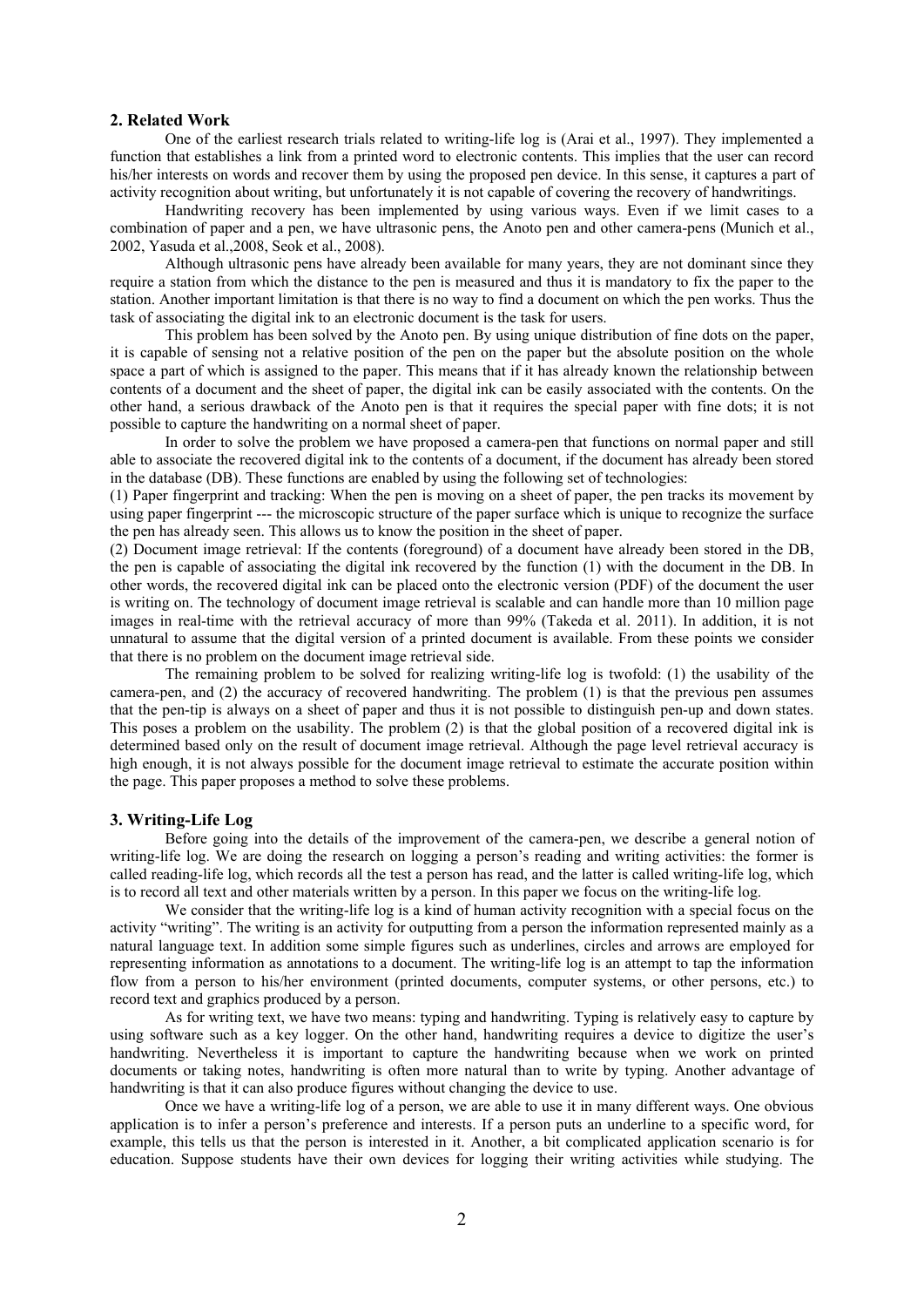movement of the pen, written text and figures include fruitful information about a student. By analyzing the log it would be possible to assess parts the student is not good at.

# **4. Retrieval-Based Camera-Pen**



**Figure 1**. Functions necessary for a camera-pen.

 For the implementation of writing-life log, it is necessary to have two functions as shown in Fig.1. The process of recovery is to extract the handwriting as a digital ink on a certain coordinate system. The process of localization is to transfer the recovered digital ink to on the coordinate system of the corresponding electronic document, if it is available. Both of these functions enable us to correlate the handwritings to the contents of a document.

 Figure 2 shows the appearance of the camera-pen. The camera is currently mounted at the middle of the body looking downward to the surface of paper. In the current implementation the image is transferred to a computer through USB; but in the future captured images are either transferred through a wireless connection or recorded on the memory of a pen. The ultraviolet light is employed to stabilize the extraction of paper fingerprint. The micro switch is to distinguish pen-up and down states physically based on the pressure at the pen-tip. Although this signal is similarly transferred to a computer via USB, a solution using either wireless or memory can also be applied.



**Figure 2**. Camera-pen prototype. **Figure 3**. Processing Steps.

 The overall processing flow is shown in Fig. 3, which is the same as the one proposed in (Chikano, et al., 2012). Let us briefly summarize it. We have two processing paths from captured images to a corresponding electronic document. First we explain the lower flow. By using a document image retrieval called LLAH (Takeda et al., 2011), it is possible to estimate the homography from each frame to the electronic document, which is represented as *M*. Next, let us explain the upper flow based on the homographies *F* and *H*. In our method all succeeding frames are perspectively transformed into the coordinate system of the first frame to unify the information. This transformation of *i*-th frame to the first frame is represented by the homography *F*, which is obtained by the frame-wise matching based on the LK tracking (Lucas & Kanade, 1981). Since the resultant coordinate system after applying  $F$  and  $H$  is also that of the electronic document,  $M=FH$  holds. This indicates that we can calculate *H* by  $H = F<sup>1</sup>M$  at every time we receive a new frame. This value is sometimes wrong because of the inaccurately estimated *M* and *F.* Thus the final estimation of the homography *H* is done by using all calculated *H*'s to minimize the impact of these inaccuracies.